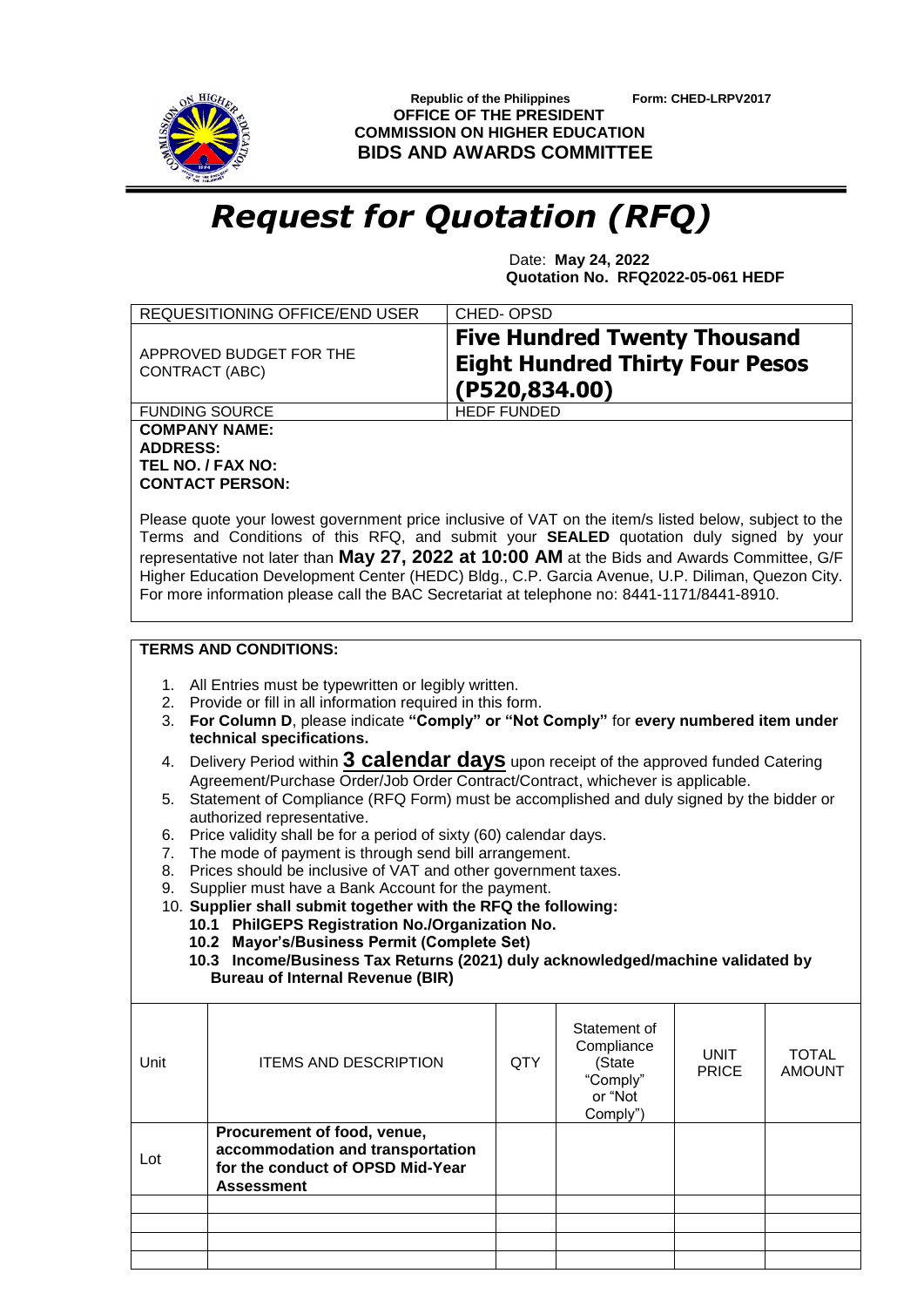|    | <b>Technical Specifications:</b>   |  |  |
|----|------------------------------------|--|--|
| 1. | Date: June 15-17, 2022             |  |  |
| 2. | Food, Venue, Accommodation         |  |  |
|    | and Transportation                 |  |  |
|    | 3. Location: Tagaytay, Silang      |  |  |
|    | Cavite                             |  |  |
|    |                                    |  |  |
| 4. | No. of pax: Fifty Five (55) pax    |  |  |
|    |                                    |  |  |
|    | 5. Requirements:                   |  |  |
|    |                                    |  |  |
|    | June 15, 2022                      |  |  |
|    | Buffet Breakfast for 55 pax        |  |  |
|    | AM Snacks for 55 pax               |  |  |
|    | Buffet Lunch for 55 pax            |  |  |
|    | PM Snacks for 55 pax               |  |  |
|    | Buffet Dinner for 55 pax           |  |  |
|    |                                    |  |  |
|    | June 16, 2022                      |  |  |
|    | Buffet Breakfast for 55 pax        |  |  |
|    | AM Snacks for 55 pax               |  |  |
|    | Buffet Lunch for 55 pax            |  |  |
|    | PM Snacks for 55 pax               |  |  |
|    | Buffet Dinner for 55 pax           |  |  |
|    |                                    |  |  |
|    | June 17, 2022                      |  |  |
|    | Buffet Breakfast for 55 pax        |  |  |
|    | AM Snacks for 55 pax               |  |  |
|    | Buffet Lunch for 55 pax            |  |  |
|    | PM Snacks for 55 pax               |  |  |
|    |                                    |  |  |
|    |                                    |  |  |
|    | For lunch and dinner: 3 main       |  |  |
|    | course, 1 soup, 1 vegetable,       |  |  |
|    | dessert, rice, assorted fruits     |  |  |
|    | and unlimited iced tea             |  |  |
|    |                                    |  |  |
|    |                                    |  |  |
|    | Venue:                             |  |  |
|    | Free use of function room (Big     |  |  |
|    | function room, with no             |  |  |
|    | obstructions, well ventilated      |  |  |
|    | and free from noise                |  |  |
|    | Free pencils and papers, white     |  |  |
|    | board and markers                  |  |  |
|    | Cartolina and bond papers          |  |  |
|    | Free flowing coffee                |  |  |
|    | Free candies                       |  |  |
|    | Free use of microphone and         |  |  |
|    | overhead projector                 |  |  |
|    |                                    |  |  |
|    | Accommodations:                    |  |  |
|    | (55) pax for twin sharing rooms    |  |  |
|    |                                    |  |  |
|    |                                    |  |  |
| 6. | No Casino within the hotel         |  |  |
|    | premises                           |  |  |
|    |                                    |  |  |
| 7. | No advance deposit required        |  |  |
|    |                                    |  |  |
| 8. | Billing Statement are to be        |  |  |
|    | settled forty five (45) days after |  |  |
|    | receipt of the statement of        |  |  |
|    | account                            |  |  |
|    |                                    |  |  |
|    |                                    |  |  |